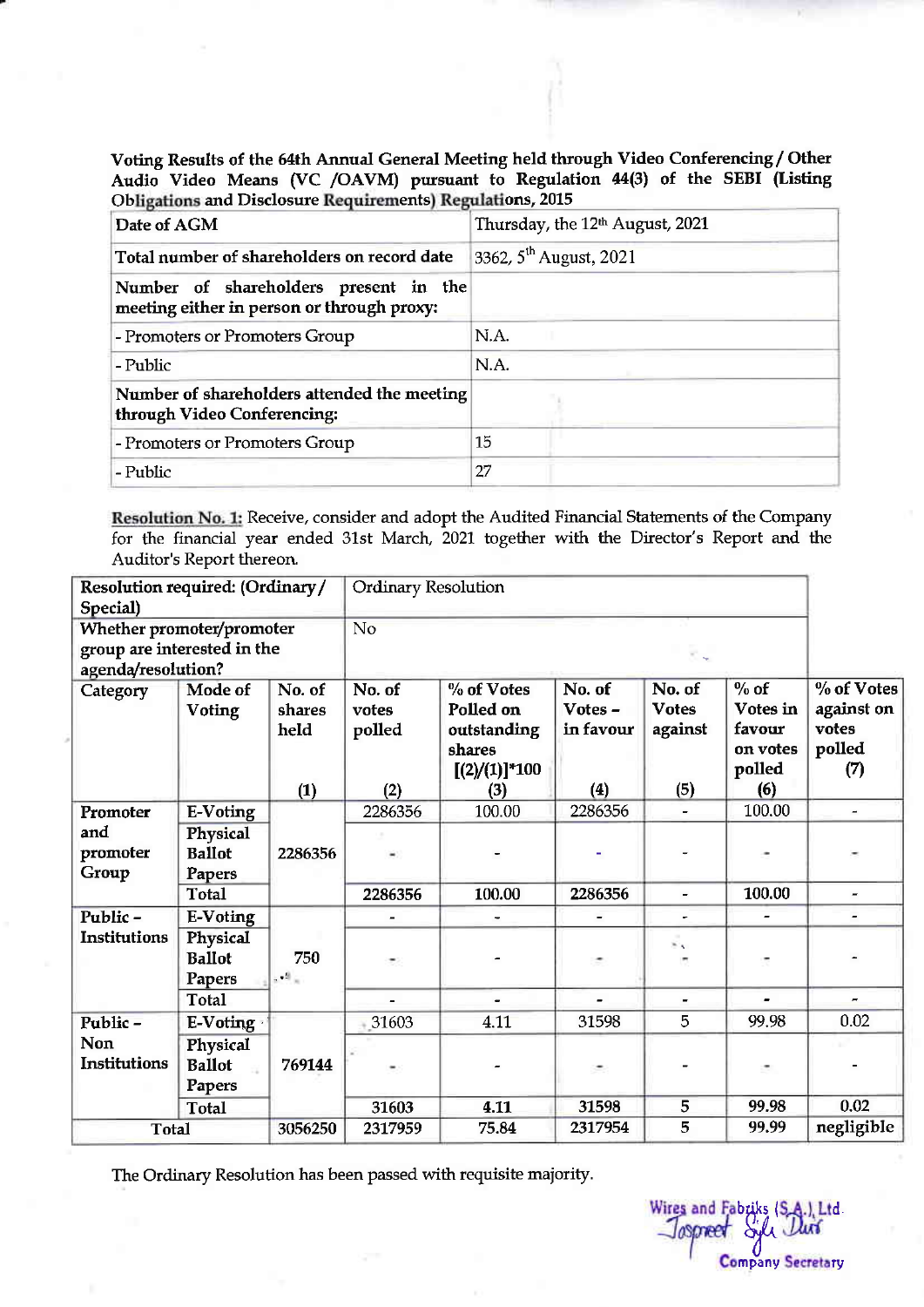Resolution No. 2: Declaration of dividend at the rate of Rs. 0.10 per Equity Share for the year 2020-2021..

| Resolution required: (Ordinary/<br>Special)                                    |                                                 |                                 | Ordinary Resolution              |                                                                             |                                       |                                          |                                                            |                                                      |
|--------------------------------------------------------------------------------|-------------------------------------------------|---------------------------------|----------------------------------|-----------------------------------------------------------------------------|---------------------------------------|------------------------------------------|------------------------------------------------------------|------------------------------------------------------|
| Whether promoter/promoter<br>group are interested in the<br>agenda/resolution? |                                                 |                                 | No                               |                                                                             |                                       |                                          |                                                            |                                                      |
| Category                                                                       | Mode of<br><b>Voting</b>                        | No. of<br>shares<br>held<br>(1) | No. of<br>votes<br>polled<br>(2) | % of Votes<br>Polled on<br>outstanding<br>shares<br>$[(2)/(1)]$ *100<br>(3) | No. of<br>Votes -<br>in favour<br>(4) | No. of<br><b>Votes</b><br>against<br>(5) | $\%$ of<br>Votes in<br>favour<br>on votes<br>polled<br>(6) | $%$ of Votes<br>against on<br>votes<br>polled<br>(7) |
| Promoter                                                                       | <b>E-Voting</b>                                 |                                 | 2286356                          | 100.00                                                                      | 2286356                               |                                          | 100.00                                                     | $\blacksquare$                                       |
| and<br>promoter<br>Group                                                       | Physical<br><b>Ballot</b><br>Papers             | 2286356                         |                                  |                                                                             |                                       |                                          |                                                            |                                                      |
|                                                                                | <b>Total</b>                                    |                                 | 2286356                          | 100.00                                                                      | 2286356                               | $\overline{\phantom{a}}$                 | 100.00                                                     | $\blacksquare$                                       |
| Public-<br><b>Institutions</b>                                                 | E-Voting<br>Physical<br><b>Ballot</b><br>Papers | 750                             |                                  |                                                                             |                                       |                                          |                                                            | $\overline{\phantom{a}}$                             |
|                                                                                | <b>Total</b>                                    |                                 |                                  |                                                                             |                                       |                                          |                                                            |                                                      |
| Public-<br>Non                                                                 | E-Voting<br>Physical                            |                                 | 31603                            | 4.11                                                                        | 31598                                 | 5                                        | 99.98                                                      | 0.02                                                 |
| <b>Institutions</b>                                                            | <b>Ballot</b><br>Papers                         | 769144                          |                                  |                                                                             |                                       |                                          |                                                            |                                                      |
|                                                                                | <b>Total</b>                                    |                                 | 31603                            | 4.11                                                                        | 31598                                 | 5                                        | 99.98                                                      | 0.02                                                 |
| <b>Total</b>                                                                   |                                                 | 3056250                         | 2317959                          | 75.84                                                                       | 2317954                               | 5                                        | 99.99                                                      | negligible                                           |

The Ordinary Resolution has been passed with requisite majority

بالحبي

Wires and Faulting<br>Josepæet Syle Olivé Company Secretary

 $\sim$  s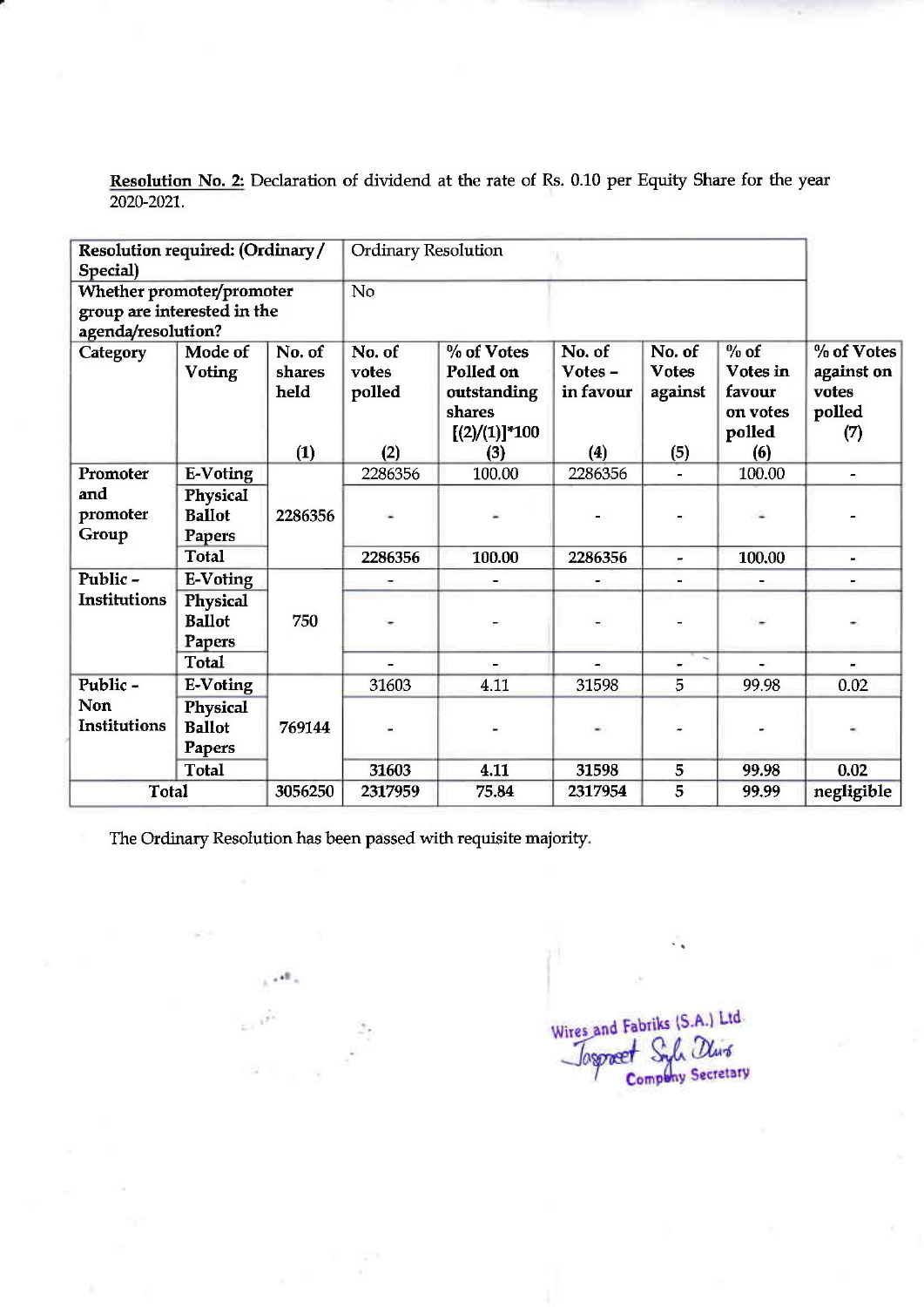| Resolution required: (Ordinary/<br>Special)                                    |                                     |                                 | <b>Ordinary Resolution</b>       |                                                                                |                                         |                                          |                                                           |                                                                |
|--------------------------------------------------------------------------------|-------------------------------------|---------------------------------|----------------------------------|--------------------------------------------------------------------------------|-----------------------------------------|------------------------------------------|-----------------------------------------------------------|----------------------------------------------------------------|
| Whether promoter/promoter<br>group are interested in the<br>agenda/resolution? |                                     |                                 | Yes                              |                                                                                |                                         |                                          |                                                           |                                                                |
| Category                                                                       | Mode of<br><b>Voting</b>            | No. of<br>shares<br>held<br>(1) | No. of<br>votes<br>polled<br>(2) | $\%$ of Votes<br>Polled on<br>outstanding<br>shares<br>$[(2)/(1)]$ *100<br>(3) | No. of<br>$Votes -$<br>in favour<br>(4) | No. of<br><b>Votes</b><br>against<br>(5) | $%$ of<br>Votes in<br>favour<br>on votes<br>polled<br>(6) | $%$ of<br><b>Votes</b><br>against<br>on votes<br>polled<br>(7) |
| Promoter                                                                       | E-Voting                            |                                 | 2281356                          | 99.78                                                                          | 2281356                                 |                                          | 100.00                                                    |                                                                |
| and<br>promoter<br>Group                                                       | Physical<br><b>Ballot</b><br>Papers | 2286356                         |                                  |                                                                                |                                         |                                          |                                                           |                                                                |
|                                                                                | <b>Total</b>                        |                                 | 2281356                          | 99.78                                                                          | 2281356                                 | $\overline{a}$                           | 100.00                                                    | $\blacksquare$                                                 |
| Public-                                                                        | E-Voting                            |                                 |                                  |                                                                                |                                         |                                          |                                                           |                                                                |
| Institutions                                                                   | Physical<br><b>Ballot</b><br>Papers | 750                             |                                  |                                                                                | ٠                                       |                                          |                                                           |                                                                |
|                                                                                | <b>Total</b>                        |                                 |                                  |                                                                                | $\overline{a}$                          | $\overline{a}$                           | $\overline{a}$                                            | $\tilde{\phantom{a}}$                                          |
| Public-                                                                        | <b>E-Voting</b>                     |                                 | 31603                            | 4.11                                                                           | 29354                                   | 2249                                     | 92.88                                                     | 7.12                                                           |
| <b>Non</b><br>Institutions                                                     | Physical<br><b>Ballot</b><br>Papers | 769144                          |                                  |                                                                                |                                         |                                          | ÷                                                         |                                                                |
|                                                                                | <b>Total</b>                        |                                 | 31603                            | 4.11                                                                           | 29354                                   | 2249                                     | 92.88                                                     | 7.12                                                           |
| <b>Total</b>                                                                   |                                     | 3056250                         | 2312959                          | 75.68                                                                          | 2310710                                 | 2249                                     | 99.90                                                     | 0.10                                                           |

Resolution No. 3: Re-appointment of Mrs. Pranika Khaitan Rawat (DIN 07062242) as a Director, liable to retire by rotation.

The Ordinary Resolution has been passed with requisite majority.

 $\ldots$  .

Wires and Fabriks (S.A.) Ltd. Taspreet Sixh sleterary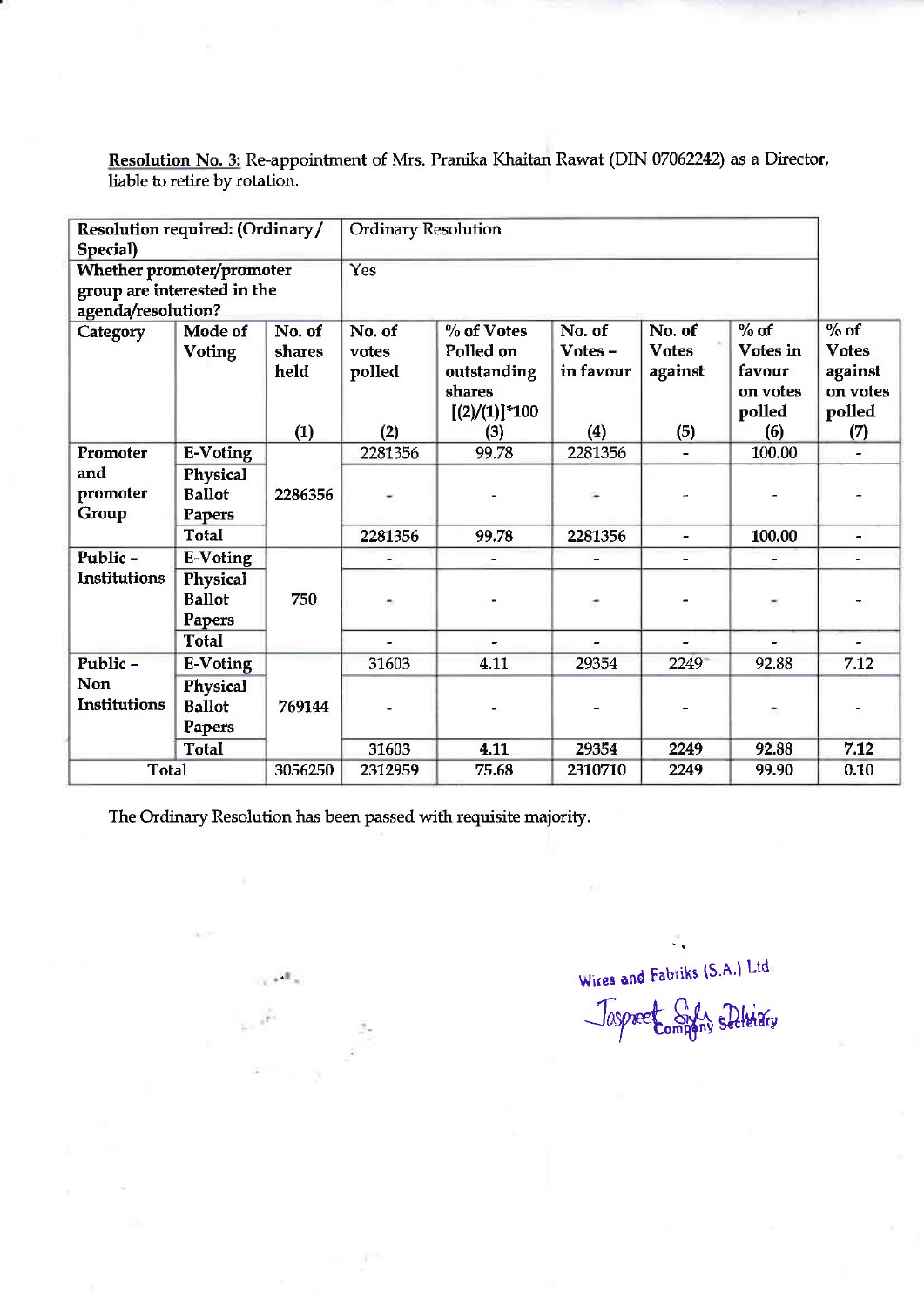Resolution No. 4: Re-appointrnent of Mr. Kishan Kumar Khaitan (DIN 00514864) with change in his designation from Chairman cum Managing Director of the Company to Executive Chairman of the Company for a period of 5 (five) years with effect from 1st April, 2022 to 31st March, 2027.

| Resolution required: (Ordinary/<br>Special)                                    |                                                        |                                 | <b>Special Resolution</b>        |                                                                                |                                      |                                          |                                                            |                                                                 |  |
|--------------------------------------------------------------------------------|--------------------------------------------------------|---------------------------------|----------------------------------|--------------------------------------------------------------------------------|--------------------------------------|------------------------------------------|------------------------------------------------------------|-----------------------------------------------------------------|--|
| Whether promoter/promoter<br>group are interested in the<br>agenda/resolution? |                                                        |                                 | Yes                              |                                                                                |                                      |                                          |                                                            |                                                                 |  |
| Category                                                                       | Mode of<br>Voting                                      | No. of<br>shares<br>held<br>(1) | No. of<br>votes<br>polled<br>(2) | $\%$ of Votes<br>Polled on<br>outstanding<br>shares<br>$[(2)/(1)]$ *100<br>(3) | No. of<br>Votes-<br>in favour<br>(4) | No. of<br><b>Votes</b><br>against<br>(5) | $\%$ of<br>Votes in<br>favour<br>on votes<br>polled<br>(6) | $\%$ of<br><b>Votes</b><br>against<br>on votes<br>polled<br>(7) |  |
| Promoter                                                                       | E-Voting                                               |                                 | 2286256                          | 99.99                                                                          | 2286256                              | ÷                                        | 100.00                                                     | $\overline{\phantom{a}}$                                        |  |
| and<br>promoter<br>Group                                                       | Physical<br><b>Ballot</b><br>Papers                    | 2286356                         |                                  |                                                                                |                                      |                                          |                                                            |                                                                 |  |
|                                                                                | <b>Total</b>                                           |                                 | 2286256                          | 99.99                                                                          | 2286256                              | $\overline{a}$                           | 100.00                                                     | $\overline{\phantom{a}}$                                        |  |
| Public-<br>Institutions                                                        | <b>E-Voting</b><br>Physical<br><b>Ballot</b><br>Papers | 750                             | ۰                                | -                                                                              |                                      |                                          |                                                            |                                                                 |  |
|                                                                                | <b>Total</b>                                           |                                 |                                  |                                                                                |                                      | Øκ                                       |                                                            |                                                                 |  |
| Public-                                                                        | E-Voting                                               |                                 | 31603                            | 4.11                                                                           | 7946                                 | 23657                                    | 25.14                                                      | 74.86                                                           |  |
| Non<br>Institutions                                                            | Physical<br><b>Ballot</b><br>Papers                    | 769144                          | $\overline{\phantom{a}}$         |                                                                                | $\blacksquare$                       |                                          | ۰.                                                         |                                                                 |  |
|                                                                                | <b>Total</b>                                           |                                 | 31603                            | 4.11                                                                           | 7946                                 | 23657                                    | 25.14                                                      | 74.86                                                           |  |
| <b>Total</b>                                                                   |                                                        | 3056250                         | 2317859                          | 75.84                                                                          | 2294202                              | 23657                                    | 98.98                                                      | 1.02                                                            |  |

The Special Resolution has been passed with requisite majority.

Wires and Fabriks (S.A.) Ltd.<br>Taspeer Syle Divid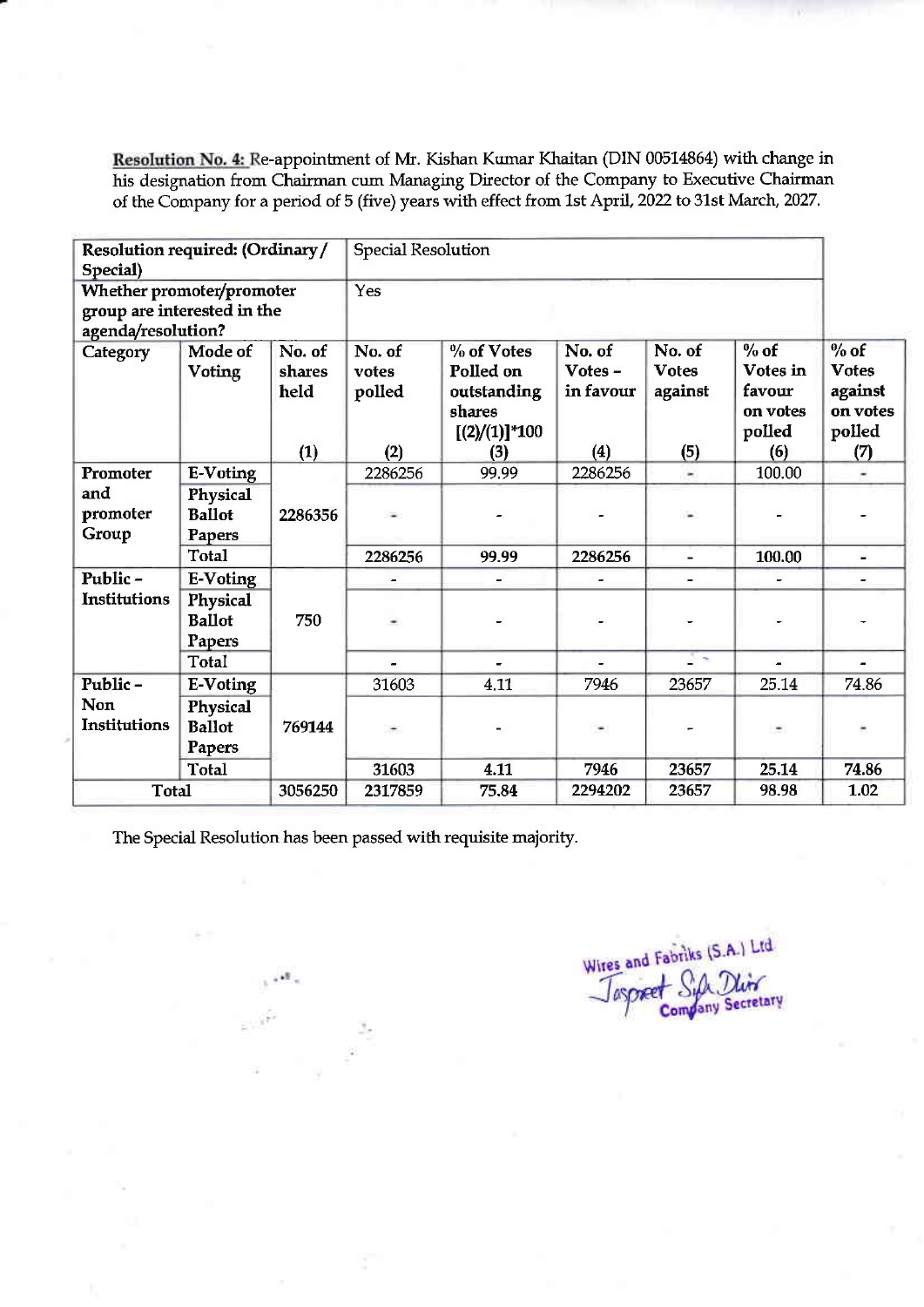Resolution No. 5: Re-appointment of Mr. Mahendra Khaitan (DIN 00459612) as Managing Director for a further period of 5 (five) years with effect from 1st April, 2022 to 31st March, 2027

| Resolution required: (Ordinary/<br>Special)                                    |                                                     |                                 | <b>Special Resolution</b>        |                                                                                  |                                       |                                          |                                                           |                                                                |
|--------------------------------------------------------------------------------|-----------------------------------------------------|---------------------------------|----------------------------------|----------------------------------------------------------------------------------|---------------------------------------|------------------------------------------|-----------------------------------------------------------|----------------------------------------------------------------|
| Whether promoter/promoter<br>group are interested in the<br>agenda/resolution? |                                                     |                                 | Yes                              |                                                                                  |                                       |                                          |                                                           |                                                                |
| Category                                                                       | Mode of<br>Voting                                   | No. of<br>shares<br>held<br>(1) | No. of<br>votes<br>polled<br>(2) | $\%$ of Votes<br>Polled on<br>outstanding<br>shares<br>$[(2)/(1)]^{*}100$<br>(3) | No. of<br>Votes -<br>in favour<br>(4) | No. of<br><b>Votes</b><br>against<br>(5) | $%$ of<br>Votes in<br>favour<br>on votes<br>polled<br>(6) | $%$ of<br><b>Votes</b><br>against<br>on votes<br>polled<br>(7) |
| Promoter                                                                       | <b>E-Voting</b>                                     |                                 | 2285856                          | 99.98                                                                            | 2285856                               |                                          | 100.00                                                    |                                                                |
| and<br>promoter<br>Group                                                       | Physical<br><b>Ballot</b><br>Papers                 | 2286356                         |                                  |                                                                                  |                                       |                                          |                                                           |                                                                |
|                                                                                | <b>Total</b>                                        |                                 | 2285856                          | 99.98                                                                            | 2285856                               | $\overline{\phantom{a}}$                 | 100.00                                                    | $\blacksquare$                                                 |
| Public-                                                                        | E-Voting                                            |                                 | ٠                                |                                                                                  | ۰                                     | $\overline{\phantom{a}}$                 |                                                           |                                                                |
| <b>Institutions</b>                                                            | Physical<br><b>Ballot</b><br>Papers                 | 750                             |                                  |                                                                                  |                                       | ۳.                                       |                                                           |                                                                |
|                                                                                | <b>Total</b>                                        |                                 |                                  |                                                                                  |                                       |                                          |                                                           |                                                                |
| Public-                                                                        | <b>E-Voting</b>                                     |                                 | 31603                            | 4.11                                                                             | 7971                                  | 23632                                    | 25.22                                                     | 74.78                                                          |
| Non<br><b>Institutions</b>                                                     | Physical<br><b>Ballot</b><br>Papers<br><b>Total</b> | 769144                          | 31603                            | 4.11                                                                             | ÷.<br>7971                            | 23632                                    | ÷,<br>25.22                                               | 74.78                                                          |
| <b>Total</b>                                                                   |                                                     | 3056250                         | 2317459                          | 75.83                                                                            | 2293827                               | 23632                                    | 98.98                                                     | 1.02                                                           |
|                                                                                |                                                     |                                 |                                  |                                                                                  |                                       |                                          |                                                           |                                                                |

The Special Resolution has been passed with requisite majority.

Wires and Fabriks (S.A.) Ltd Tospreet Sigh Dirx